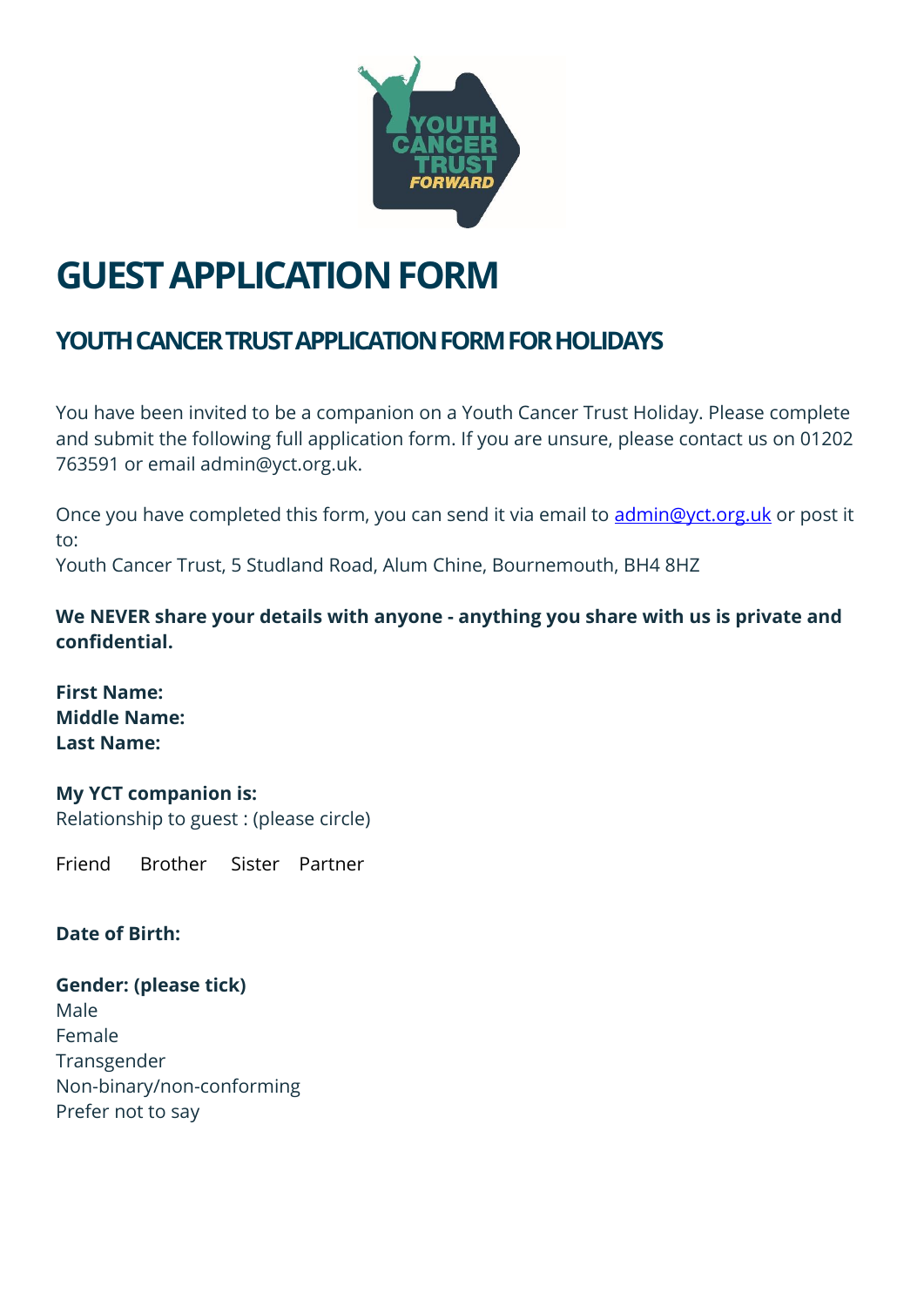### **EMERGENCY CONTACT**

We take the wellbeing of our guests very seriously. Should we have any concerns about your health or wellbeing whilst participating on one of our holidays, we request that you can please provide us with an emergency contact. If you are under 18 this must be your parent / guardian.

#### **COMPANIONS PARENT / GUARDIAN / NEXT OF KIN DETAILS IN CASE OF AN EMERGENCY**

**Full name of Parent / Guardian / Next of Kin:**  First Name: Surname:

**Parent / Guardian / Next of Kin Phone Number:**  Contact Number :

#### **MEDICAL INFORMATION Name of GP**

First Name:

Last Name:

Name of GP's Surgery Practice:

Telephone number of Surgery / Medical Centre:

## **PLEASE TELL US OF ANY MEDICAL ( PHYSICAL OR MENTAL HEALTH) ISSUES WE SHOULD BE AWARE OF INCASE OF A MEDICAL EMERGENCY**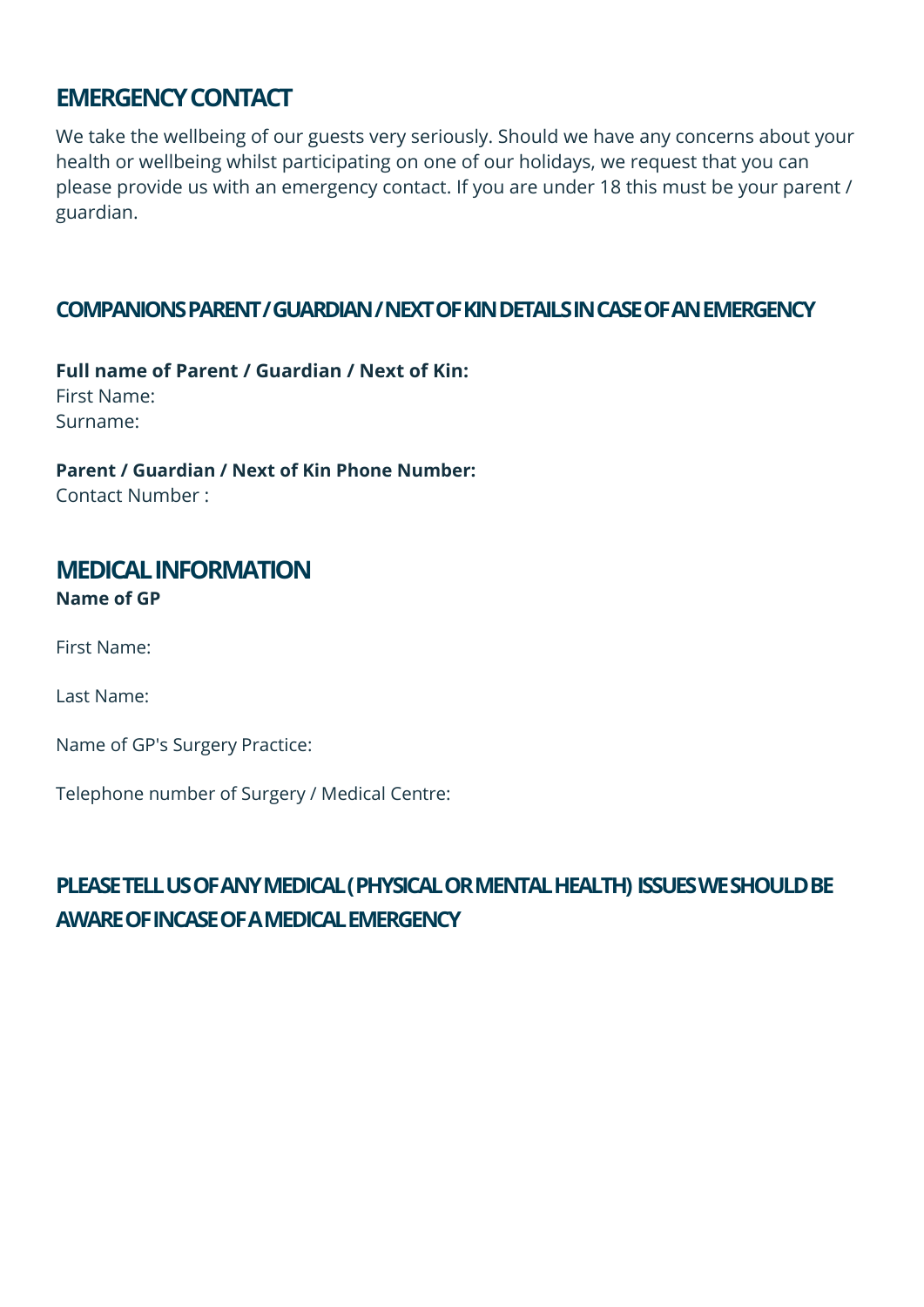#### **ALLERGIES:**

Allergy :

What happens?

Treatment:

**SPECIAL DIETARY NEEDS:** 

Any other Information:

## **COVID 19**

Are you fully vaccinated for Covid 19 (this means 2 vaccinations and a booster)? (please tick)

Yes

No

Medically Exempt

## **EMERGENCY MEDICAL TREATMENT CONSENT**

In the event of a need for emergency medical treatment and parents/guardians/next of kin cannot be contacted. I (parent/guardian/next of kin) give permission to the staff of Youth Cancer Trust Holidays to give consent for such treatment for the applicant on my behalf:

First Name : Surname:

**Companion UNDER 18** Please provide a signature of Parent / Guardian / Next of Kin named above:

------------------------------------------------------------------------------

**Companions Signature if over 18:** 

----------------------------------------------------------------------------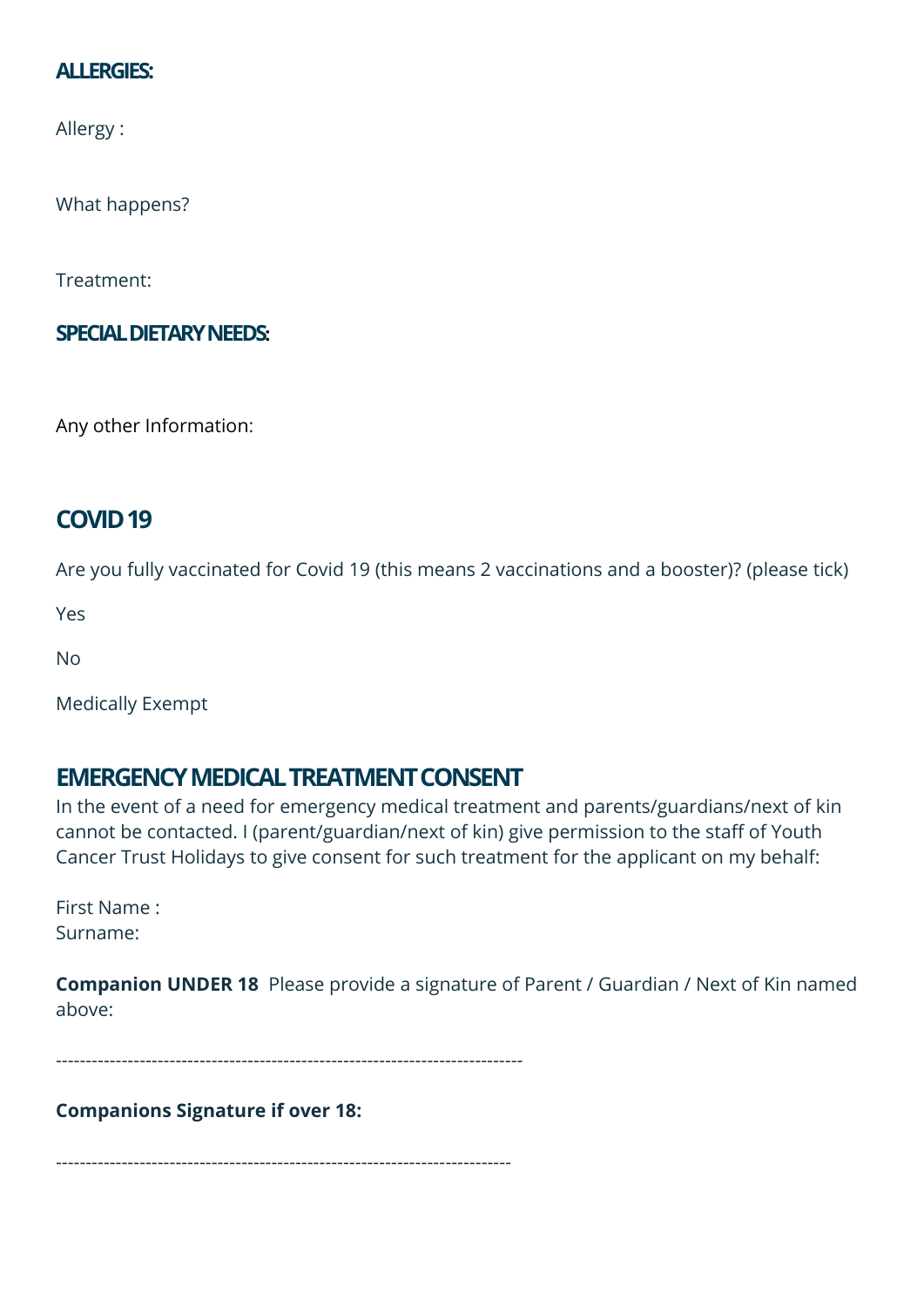## **CRIMINAL CONVICTIONS**

**Does the companion have any criminal convictions (apart from road traffic offences)?** 

**No**

**Yes** 

## **TRANSPORT PLANNING**

Please read and complete the following carefully: Please book your travel tickets at least 14 days in advance to obtain preferential rates and then confirm all of your travel arrangements with the office (01202 763591 or admin@yct.org.uk or via our Facebook page). If you need help with your travel arrangements, please let us know as soon as possible at the time of booking your holiday. YCT holiday guests and companions are asked to arrive after 2pm on the Monday and to leave Tracy Ann House by 11am on the Friday if possible. We understand if train times do not permit this.

How will the applicant get to and from Tracy Ann House in Bournemouth? (please tick)

**The applicant will be driving to and from YCT in their own car** 

**The applicant will be given a lift to & from YCT by a parent / guardian** 

**The applicant will be travelling by train** 

**The applicant will be travelling by plane** 

**Not sure of travel arrangements yet** 

## **AGREEMENT**

We understand that sometimes holidays have to be cancelled at short notice due to ill health. However, if you have to cancel due to work or other activities, please do give us as much notice as possible. These holidays cost the charity substantial amounts of money so please allow us plenty of time to offer your place to someone else.

# **PUBLICITY**

To encourage funding and support of the Youth Cancer Trust we sometimes use photos of the groups during their holidays and make reference to the applicant's stay at Youth Cancer Trust for press releases and other promotional / publicity materials. We may include their first name (not surname), age and the area they live (not address) E.g. Vicky, aged 16 from Dorset.

Please indicate if you (the applicant) are happy to be part of any publicity material for Youth Cancer Trust? (please tick) **No**